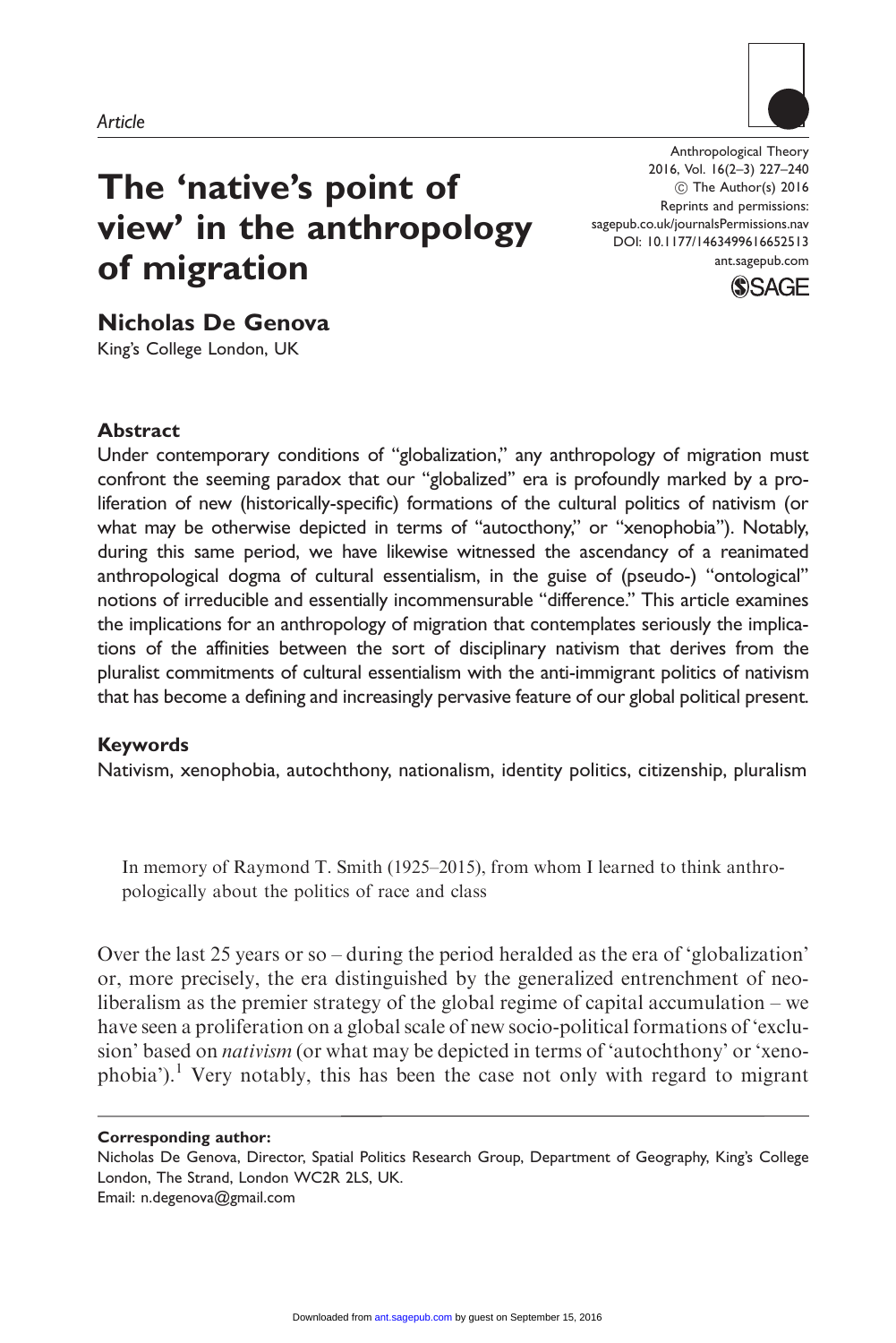'foreigners' (Brotherton and Kretsedemas, 2008; Ceuppens and Geschiere, 2005; Chavez, 2008; Comaroff and Comaroff, 2005 [2001]; De Genova, 2005: 56–94, 2007a; Fekete, 2009; Murray, 2011: 137–72; Perea, 1997; Shapira, 2013), but also toward minoritized fellow citizens who may be recast as virtual or de facto 'foreigners' – indeed, 'enemies' – within the space of the nation-state (Anderson, 2013; Appadurai, 1998a, 1998b, 2000, 2006; Ceuppens and Geschiere, 2005; Geschiere, 2009, 2013; Geschiere and Nyamjoh, 2000; Jackson, 2013; Mamdani, 2001; Mbembe, 2001). Likewise, a reanimated politics of expressly 'national' sovereignty has been widely articulated in terms of various formulations of a deeply racialized (and commonly, avowedly racist) politics of citizenship (Balibar, 1991; De Genova, 2005, 2010b, 2013a; De Genova and Ramos-Zayas, 2003; Fekete, 2009; Gilroy, 2012; Gullestad, 2002; 2006; Hervik, 2004, 2011; Sharma, 2008; see also Modood and Werbner, 1997; Pettigrew, 1998; Silverstein, 2005). Of course, none of these sociopolitical formations of nativism or racialized 'national' identity is without its deeply historical antecedents, coordinates, and underpinnings (Anderson, 2013; De Genova, 2006, 2007b;Mamdani, 2001; McKeown, 2008; Ngai, 2004; Parker, 2015; Smith, 1997). Nevertheless, under contemporary conditions of 'globalization' any anthropology of migration – much like any anthropology of citizenship, more generally – must confront the seeming paradox that our 'globalized' era is profoundly marked by a proliferation of new (historicallyspecific) formations of the cultural politics of nativism.

Notably, during this same period, we have likewise witnessed the ascendancy of a reanimated anthropological dogma of cultural essentialism, in the guise of (pseudo-) 'ontological' notions of irreducible and essentially incommensurable 'difference'.2 It is beyond the scope of the present essay to interrogate the complicities and complacencies of this peculiar variety of quasi-theoretical culturalism in some quarters of the discipline of sociocultual anthropology. Nonetheless, it is necessary to underscore the striking affinities between this misguided anthropological fashion's predilection for truly and irredeemably 'other' Others and the wider cultural politics of suspicion, aversion, and hostility toward 'foreigners' that seems to be such a resilient and recalcitrant 'local' accomplice to our generalized subordination to the requirements of global capitalism. What indeed are the implications for an anthropology of migration that contemplates seriously the implications of the affinities between this disciplinary nativism with the anti-immigrant politics of nativism that has become a defining and increasingly pervasive feature of our global political present?

As ever more anthropological research is in fact conducted 'at home' (usually among those minoritized groups predictably and more customarily apprehensible as properly 'anthropological' Others, but particularly with regard to the 'foreign' cultures of migrants or those deemed to be 'of migrant background'), more sociologically inclined approaches might proceed to conceive of migrants as though they are merely dislocated 'natives', 'displaced' or 'uprooted' from their presumptive 'natural habitat', now subject to all sorts of assimilatory and acculturative forces (De Genova, 2005: 79–94). In addition to (re-)problematizing the mobility of migrants as a sort of spatial disobedience, such approaches tend in fact to merely re-inscribe the stability of the epistemic partition between presumptively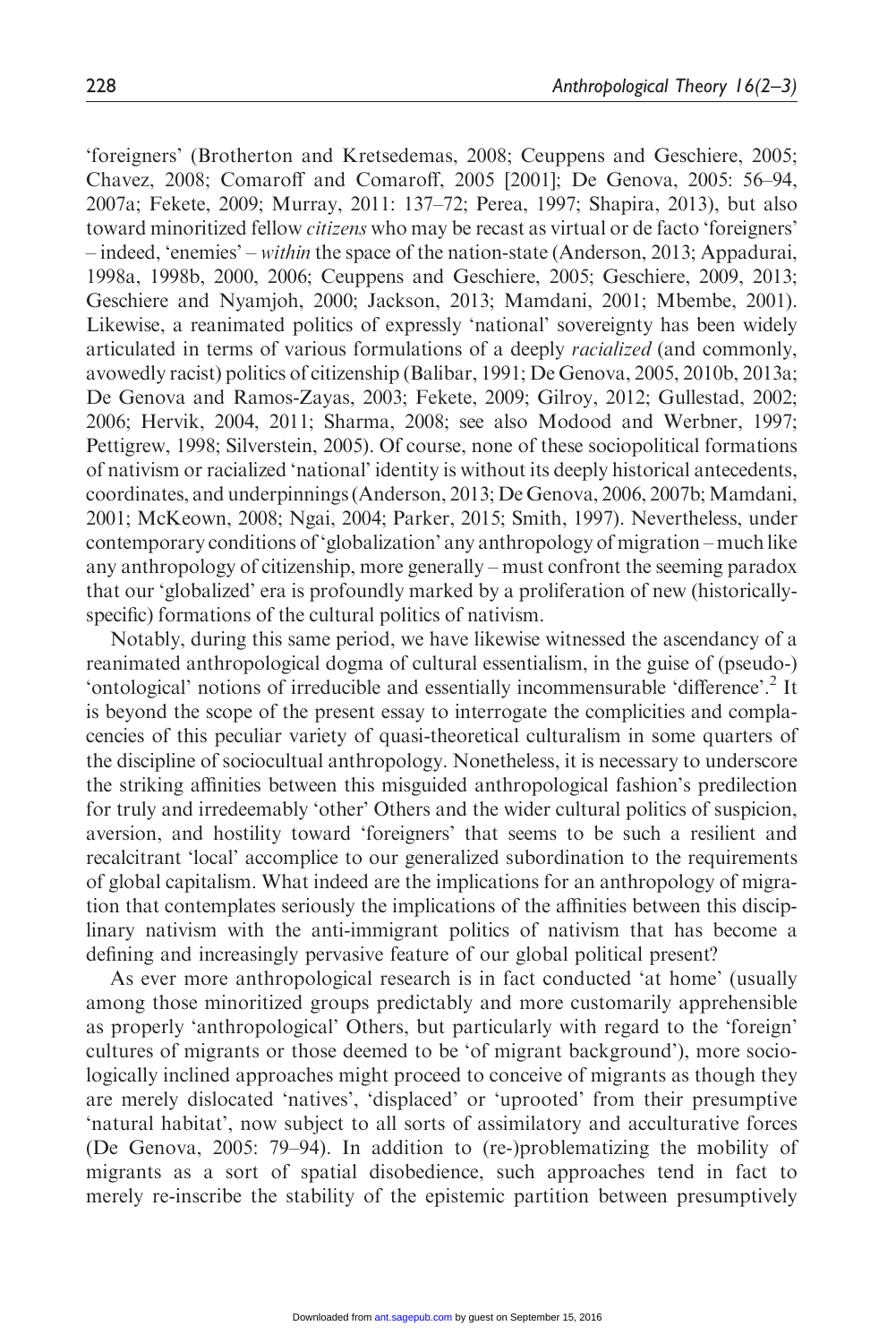separate and discrete places (De Genova, 1998, 2005: 95–143, 2013b, 2015b; cf. Cağlar, 2001; Glick Schiller, 2005; Glick Schiller and Cağlar, 2009). On the other hand, a more recalcitrant anthropology has predictably proven perfectly capable of refashioning its conventional 'natives' into newly mobile ones, in a putative anthropology of migration that simply 'transnationalizes' the originary locus of 'culture' (such as a village) by mobilizing 'the native' and all the more insistently treating people as the mere embodiments of their 'native' culture. Indeed, in one particularly intransigent version of this kind of culturalism, migration becomes apprehensible as merely a more expansive trans-local process of 'indigenization' whereby 'villagers' extend the work of cultural reproduction onto a transnational scale.

From this standpoint, it is remarkable to witness an eminent 'elder' of the disciplinary 'tribe' such as Marshall Sahlins – a premier guardian of the culturalist faith if ever there was one! – embracing migration as a kind of unforeseen redemption for anthropology: 'Today the huge phenomenon of circular migration is creating a new kind of cultural formation: a determinate community without entity, extending transculturally and often transnationally from a rural centre in the socalled Third World to ... a ''social village [that] spreads over thousands of miles''' (Sahlins, 2000, quoting Uzzell, 1979). Within the purview of this classically culturalist variety of anthropology, now re-tooled as an anthropology of migration, you can take the proverbial 'native' out of the village but you can't take the 'village' out of the native. Here, of course, 'village' is merely the most hackneyed disciplinary spatial shorthand, the significance of which is really to signal the imagined place of a presumptively pure, authentic, indigenous 'culture'.

After all, as Clifford Geertz memorably proclaimed, in a classic expression of anthropology's constitutive and deep-seated anti-urbanism: 'anthropologists don't study villages... they study in villages' (1973: 22; emphasis in original). Referring to what he celebrates as a veritable proliferation of worldly 'culturalism', Sahlins elsewhere refers to 'all kinds of new cultural entities, processes, and relationships [that] are in play – transnational cultures, global flows, ethnic enclaves, diasporic cultures', and concludes with a devout re-affirmation of anthropology as the proverbial science of 'otherness' which revolves around 'regard for ideas, actions, and ontologies that are not and never were our own', concisely summarized with the elementary aphorism: 'Different cultures, different rationalities' (Sahlins, 1995: 13,  $14$ ).<sup>3</sup> For present purposes, such disciplinary conservatism – devoted above all else to the conservation of the concept of 'culture' and the figuration of anthropology's 'natives' as simple repositories and receptacles of their essential and irreducible cultural (now 'ontological') differences – comes to be articulated as an anthropology of migration by upholding a simple dictum: once a native, always a native.

Indeed, anthropology as a discipline has remained largely impervious to Michel-Rolph Trouillot's call for ethnographies that 'question the symbolic world upon which "nativeness" is premised' and which could thereby reveal that the intrinsic alterity of 'the native', wherever and however configured, is a fundamental 'product – symbolic and material – of the same process that created the West' (1991: 40). Whereas much of sociocultural anthropology has long been directed toward the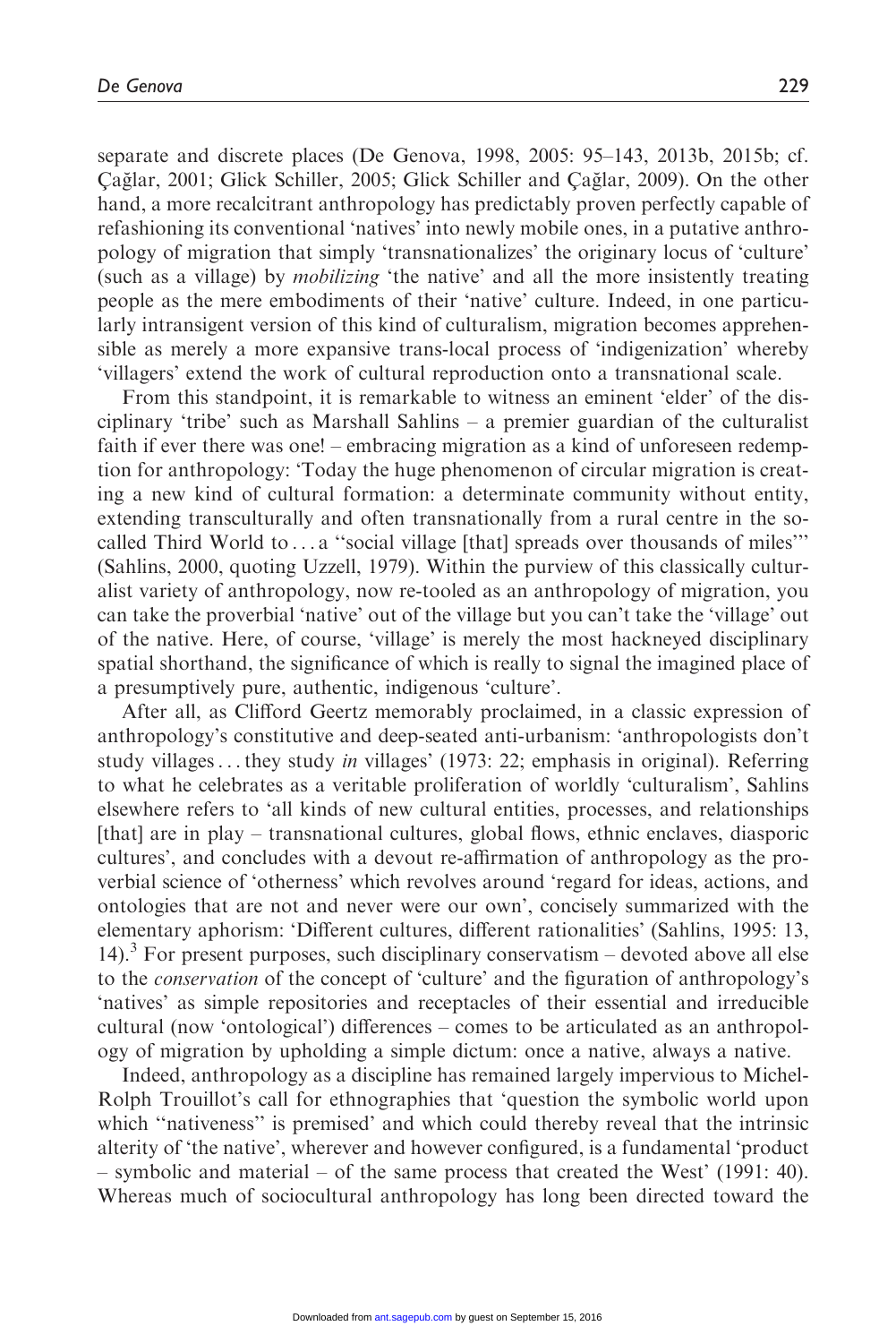interpretive evocation of the so-called 'native's point of view' (Malinowski, 1984 [1922]: 25; cf. Geertz, 1971), it may therefore be instructive to consider the following question: What precisely is at stake when an anthropologist does not go out from the imperial metropole to some more or less 'faraway' and 'exotic' place (Ardener, 1987) to conduct research among people in their own 'native' place, but rather, when the people with whom the anthropologist conducts research come to the place where it is the anthropologist who is 'at home', indeed, where it is the anthropologist who is a 'native'?<sup>4</sup> What happens, in other words, when we consider seriously the curious inversion through which the fact of migration means that the anthropologist becomes the 'native'? What happens to an anthropology of migration, moreover, when we unsettle this disciplinary commitment to the epistemic stability of the located-ness of its 'natives' within an essentialist conception of 'culture'? Once research on migration compels us to 'nativize' the anthropologist, the social location of 'the native' is no longer a simplistic and groundless abstraction about geographically determinate 'cultural' difference in some presumably isomorphic correspondence of people, culture, and place (Gupta and Ferguson, 1992). Instead, the anthropologist's position as 'native' is, above all, significantly substantiated in his/ her juridical status as citizen, and so entails a social relation to the state; as such, it is an eminently *political* identity, indeed a *bordered* identity (De Genova, 2015a).

To conduct research related to the migrant non-citizens of a given nation-state from the unexamined standpoint of its citizens clearly would involve the kind of uncritical ethnocentrism that is, by definition, a perversion of anthropology's putative aims as a distinctive mode of inquiry. Of course, this is not to suggest that anthropologists of migration would ordinarily be inclined to xenophobic aversion or racist hostility toward their migrant interlocutors. (The contrary could very plausibly be expected to be almost universally the case.) Nevertheless, particularly during an historical era of heightened nativism and anti-immigrant racism, without seriously taking stock of these constitutive inequalities as material and practical conditions of possibility of the ethnographic encounter itself, and without critically destabilizing the conceptual presuppositions and conceits that accompany them, the anthropology of migration risks becoming merely one more unwitting manifestation of methodological nationalism (De Genova, 2005, 2013b; Glick Schiller, 2009; Wimmer and Glick Schiller, 2003). Moreover, an anthropology of *im*/migration posited from the epistemic standpoint of the migrant-*receiving* nation-state, and from the unproblematized perspective of those who authorize themselves to speak as its natives (i.e. its citizens), recapitulates what I have called, with deliberate irony, 'the native's point of view', which is to say the uncritical standpoint of the 'native', which is, after all, the animating impulse of the ethnocentric and chauvinistic politics of nativism (De Genova, 2005: 56–94), the very politics that most anthropologists of migration would tend to actively reject and disparage.

## Anthropology and the figure of 'the native'

Despite the increasing prominence of diverse manifestations of nativist political impulses, the anthropology of migration has scarcely begun to grapple with the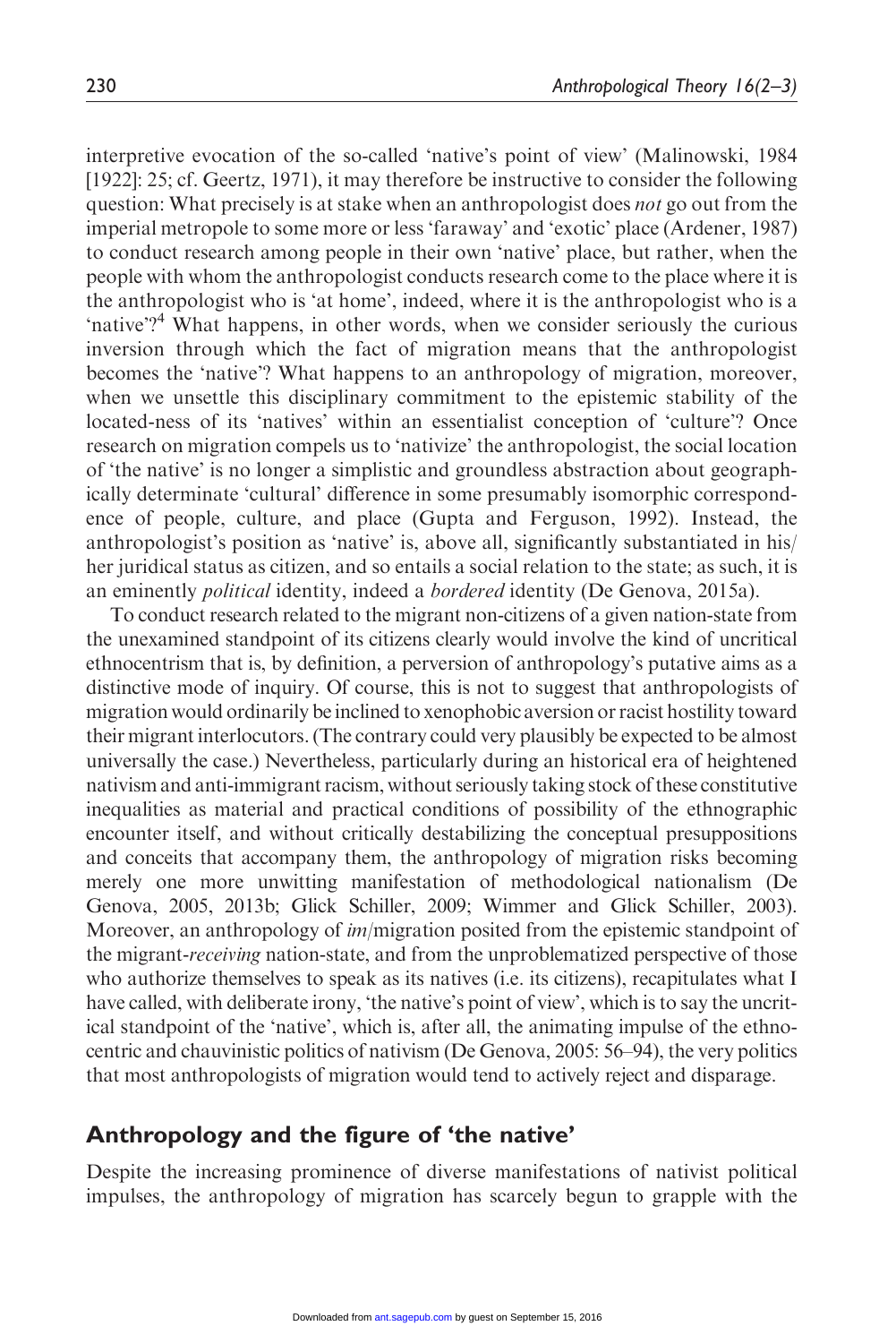deep affinities and possible complicities between the standpoint of nativism and anthropology's disciplinary fetish regarding 'the native's point of view'. Why indeed has nativism been generally so resistant to critical anthropological scrutiny? Some very crucial clues may be excavated from an important, if under-appreciated, early essay by Arjun Appadurai (1988), dedicated in part to problematizing anthropology's distinct and defining construction of the figure of 'the native'. Of course, 'the native' in question for Appadurai was that 'technical preserve of anthropologists' (p. 36), that special if nonetheless routine terminology by which the discipline has long been complacently accustomed to refer to its conventional 'objects' of ethnographic inquiry – namely, the people subjected to anthropological study, who have been pervasively figured as those born in, and presumptively belonging to, the particular places under observation, 'distant from the metropolitan West' (p. 37; cf. Ardener, 1987). Here, then, is a first and fundamental clue for present purposes, because as a discipline, anthropology has been overwhelmingly oriented elsewhere (De Genova, 2007b). Despite the apparent descriptive neutrality of the term, Appadurai notes, 'native' is in fact not applied uniformly:

tied to the vagaries of our ideologies of authenticity ... proper natives are somehow assumed to represent their selves and their history, without distortion or residue. We [anthropologists] exempt ourselves from this sort of claim to authenticity, because we are too enamored of the complexity of our history, the diversities of our societies, and the ambiguities of our collective conscience. ... The anthropologist rarely thinks of himself as a native of some place, even though he knows that he is from somewhere. (1988: 37)

This important insight provides another clue, as there is something systemic about the anthropological disciplinary orientation that generates the almost constitutive incapacity of an anthropologist to ordinarily recognize, much less critically theorize, that the very same conceptual tools and presuppositions that s/he deploys in the objectification of the putative authenticity and cultural particularity of 'natives' ought to be plausibly applicable to him/herself. The fetishized ethnographic affiliation of anthropology's interlocutors with contrived 'native' places of ostensible 'cultural' homogeneity has thus served to detach and fracture both anthropologist and 'native' from their mutual (albeit radically unequal) lived interconnections with one another through the broader (global) configuration of social relations and political struggles (Glick Schiller, 2009, 2012).

Here, of course, we must acknowledge that 'the native' of anthropology – not unlike other terms 'taken from the vocabulary of missionaries, adventurers, and colonial administrators [that] have been expunged from anthropological usage' (Appadurai, 1988: 36) – has always been fundamentally consonant with 'the native' of colonialism. And as Frantz Fanon memorably noted, it was always the very system of colonialism that literally 'brought the native into existence' and perpetuated her existence (1963 [1961]: 36). This colonial heritage of anthropology's 'native' is precisely what Appadurai indicts when he underscores what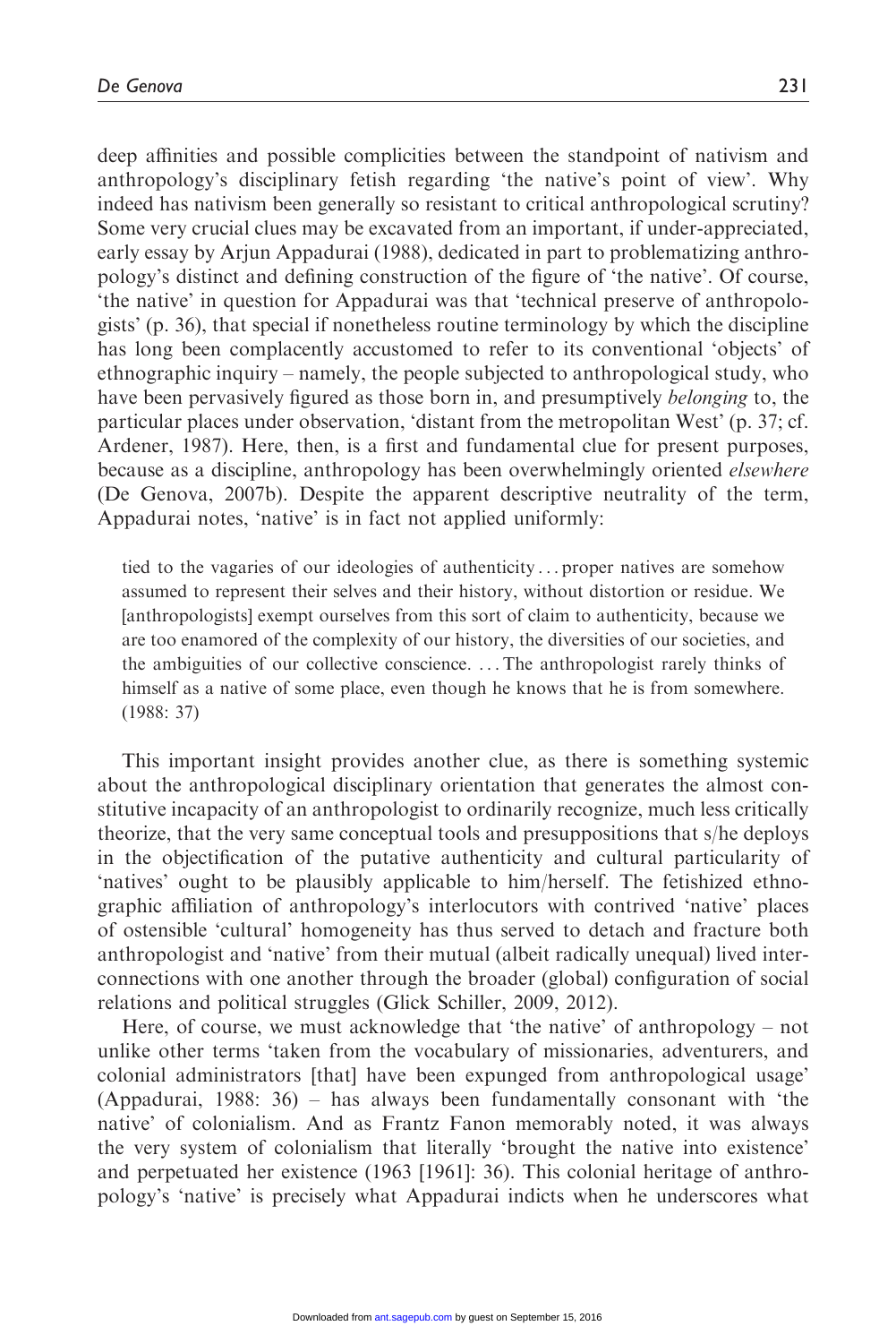'native' really means, beyond merely being from a particular place. 'What it means', he clarifies emphatically, 'is that natives are not only persons from certain places, and belong to those places, but they are also those who are incarcerated, or confined, in those places.... Natives are in one place, a place to which explorers, administrators, missionaries, and eventually anthropologists, come. These outsiders, these observers, are regarded as quintessentially mobile; they are the movers, the seers, the knowers. The natives are immobilized by their belonging to a place' (2008: 37; emphasis in original). Thus, we may discern another important clue for the purposes of a critical anthropology of migration: the figure of 'the native' has conventionally been ensconced within an image of *immobility*.

Installed within the asphyxiating perimeters of a defining (and confining) parochialism, the figure of 'the native' stands always in glaring juxtaposition to the eminent mobility of the anthropologist as a figure of cosmopolitanism and universality. In the case of ethnographic curiosity directed toward migrants –quintessentially mobile people who are plainly not confined to their 'native' place – we therefore must confront the predictable tendency toward a culturalist short-circuit that would re-parochialize migrants as 'natives' out-of-place, to be re-incarcerated in the ostensible place where they 'belong' by having that very place now reinscribed upon their own mobile bodies, or otherwise reconstituted as a migrant 'ghetto' (Çağlar, 2001; De Genova, 2015b). These entrenched 'nativizing' conceits of the anthropological endeavour are plainly inimical to the task of detecting the epistemic affinities between the standpoint of the anthropologist-as-native and the nativism that otherwise ubiquitously underwrites the politics of immigration.

Finally, and probably most importantly, Appadurai argues that 'the critical part of the attribution of nativeness to groups in remote parts of the world is a sense that their incarceration has a moral and intellectual dimension. They are confined by what they know, feel, and believe. They are prisoners of their ''mode of thought''' (2008: 37). As Appadurai goes on to explain, while there is no necessary correspondence between this sort of cultural essentialism and the specifically spatial coordinates underpinning the ideology of 'native'-ness as a confinement to place, they are profoundly – arguably inextricably – linked. This is because the kind of cultural essentialism at stake here is predicated on a notion of wholeness and boundedness that itself implies confinement. Here, then, we have still another clue for the purposes of problematizing the anthropology of migration. An anthropology of migration that figures migrants as mere 'natives'-in-motion or 'natives'-out-of-place, incarcerated as ever within contrived (if 'transnational' or 'diasporic') spaces of putative 'cultural' purity, simply transposes this sort of essentialist confinement, such that you can take 'the native' out of her village, but you can never take the 'culture' out of 'the native'. After all, there is a deep affinity between the anthropological complex of 'culture' – classically entailing a combination of holism, integration, determinism, pluralism, and relativism (Stocking, 1968) – and the elementary recurrence of these features within nativism.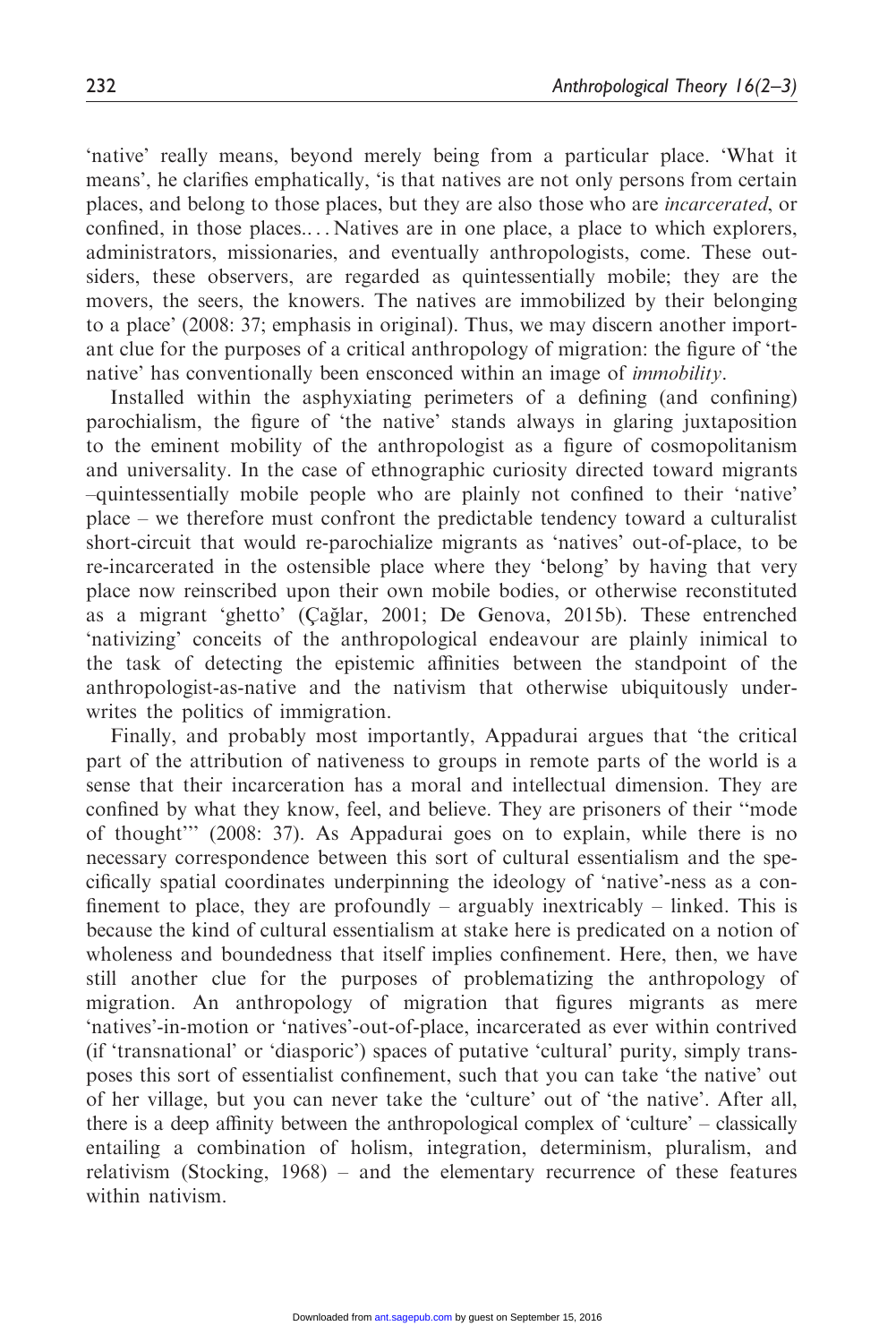# Nativism

So what exactly is nativism? While the opposition of 'native' and 'foreign' is surely crucial for adequately apprehending the anti-immigrant politics of nativism, what is ultimately decisive in defining this politics is precisely *not* a preoccupation with the 'foreign'-ness of any particular migrants (or other internal minority) so much as with the 'native'-ness of the putative citizens, and the promotion of the priority or prerogative of the latter – exclusively on the grounds of their being 'native'. Nativism, therefore, is not at all reducible to the sort of aversion to or distrust of 'foreigners' that tends to be called xenophobia, much as it may be typically entangled with it. Nativism poses a problem about 'the foreign' not necessarily because of any specific difference pertaining to the 'culture' of migrants, but rather, more fundamentally, because 'the immigrant' is simply not 'native'. Nativism's problem of 'the foreign', in other words, is never reducible simply to 'cultural' differences marked as 'foreign'. More importantly, nativism may be overtly disarticulated from both xenophobia and racism. Some forms of nativism, in other words, may even be fashioned as 'anti-racist' and promote their politics of immigration restriction on the basis of an ostensible commitment to racial justice. It is decisive here to emphasize this point because what is at stake is not only the more predictable right-wing nativism but also a nativism from the left, which calls for immigration restriction in the purported interests of 'native' workers in general and 'native' minorities in particular. Hence, rather than any particular rejection of the 'alien' or the 'foreign' as such, nativism is better understood as the promotion of the priority or prerogative of the 'native'.

What nativism is, then, is precisely native-ism  $-$  a preference for the 'native' exclusively on the grounds of '*being* native'; thus, it is a premier exemplar of 'identity' politics (Michaels, 1995: 13–14). 'The power of nativism', Walter Benn Michaels argues persuasively, 'depends upon its pluralism, its transcendence of questions about superiority and inferiority. The point of suspending the question of [the nation]'s goodness is to make clear the fact that our attachment to it is based only on our identity with it' (1995: 77). Rather than making claims for the superiority or inferiority of one's 'nation', 'culture' or 'race', therefore, nativism rejects the validity of a common hierarchical scale of comparison in favour of a relativistic politics of 'identity' that assumes the existence of a plurality of irreducibly distinct and essentially different groups. Once the differences among such 'groups' are posited as mutually exclusive and absolute, these differences serve to define them – as groups – in terms of their respectively incommensurable 'identities'. In this respect, nativism's pluralist commitment to essentialized difference – difference as such – is anti-assimilationist; it refuses any basis for overlap or intersection among those apparently fundamental differences. Thus, nativism tends to render each 'identity', in and of itself, as unrelated, incommensurable, incomparable, and finally incompatible (Michaels, 1995: 66). In the nativist project, therefore, a conception of identity (based on the assumption of a plurality of discrete groups) may be variously posited in terms of 'culture', or 'race', or 'nation' – and it ultimately makes very little difference to its more elementary politics of identitarian difference.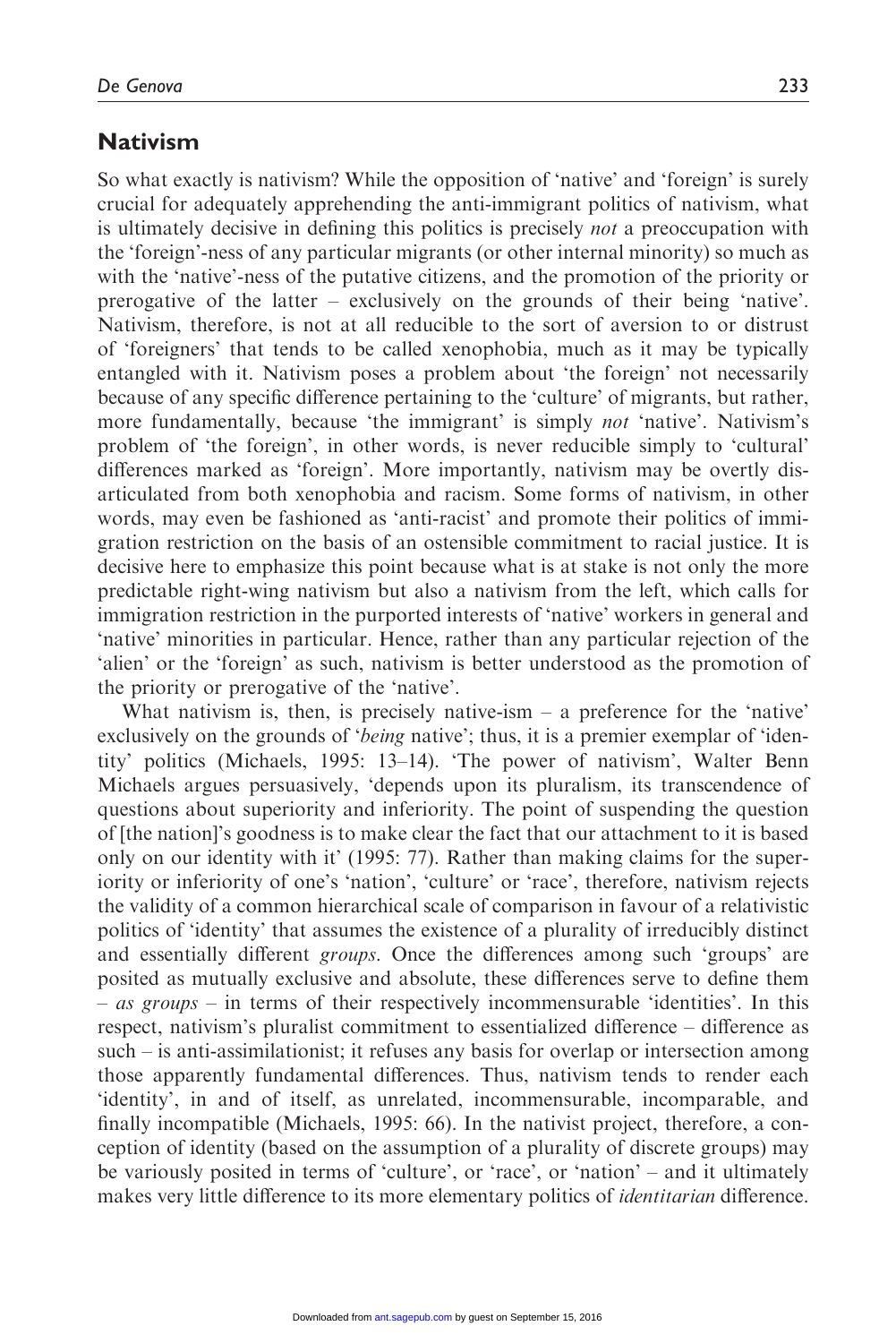'In pluralism', Michaels contends, 'one prefers one's own race' – or one's own 'culture' or 'nation' – 'not because it is superior but because it is one's own' (1995: 67). Furthermore, the mere plurality of such 'group' differences – whether these are glossed as 'cultural', 'religious', 'ethnic', 'racial', or 'national' – tends to be presumed to be sufficient to reify (and naturalize) the basic divisions and effectively permanent antagonisms among them (Smith, 1996: 101–9).

Nativism can ultimately relinquish not only overt references to 'race' but also explicit commitments to particular claims of 'culture' as well. Nevertheless, what nativism cannot do without is the more elementary pluralism that both racialist and culturalist understandings of difference share. Nativism must always privilege one or another notion of 'identity' against the rest. Indeed, this is precisely what nativism serves to do for nationalism – it produces an identitarian 'we' that can appear to resolve a fundamental problem of all nationalisms, namely, that there is nothing natural or objective or intrinsically necessary about any 'nation'. Nativism thus serves to mediate the more or less accidental character of 'the nation'. Whereas Benedict Anderson has discerned the necessity for every nation to have limits – the requirement of imagining any nation as a unity defined by boundaries (1991 [1983]: 7), the contingency of all nations derives from their fundamental lack of any organic unity or natural, immutable boundaries. Thus, nativism's pluralism supplies nationalism with a politics of 'identity'. More precisely, nativism equips the nation-state with a 'national identity' by which to fashion its people. It posits a 'we' whose identity is simply incommensurable with everything external and 'alien' to it. In his classic study of 19th-century nativism, John Higham has incisively observed that 'through each separate [nativist] hostility runs the connecting, energizing force of modern nationalism' (1988 [1955]: 4]), but the more pertinent concern may be to identify how nativism is indeed a unifying and animating force within nationalism itself.<sup>5</sup> Nationalism may exceed its nativist moment, but in this respect, the identity politics of nativism can never be fully excised. No nationalism is ever truly recuperable from its nativism.

# Pluralist affinities: The inversion of 'native'-ness and the subversion of the 'native's point of view'

By now, it should be clear that the foundational pluralism and relativism of the modern anthropological conception of 'culture' (Stocking, 1968), which have been so uncritically reinvigorated in the name of the so-called 'ontological turn', are shared by nativism's politics of identity, predicated upon a pluralism of essentially incompatible and mutually exclusive differences that demarcate the elementary division between 'native' and 'foreigner'. This affinity between the politics of nativism and what can be called anthropological nativism is as revealing as it ought to be troubling. This is all the more relevant for any purported anthropology of migration precisely because of the uncanny inversion of the problem of 'native' ness that arises when it is the anthropologist who turns out to be the only 'native', in any substantive socio-political sense, within the ethnographic encounter.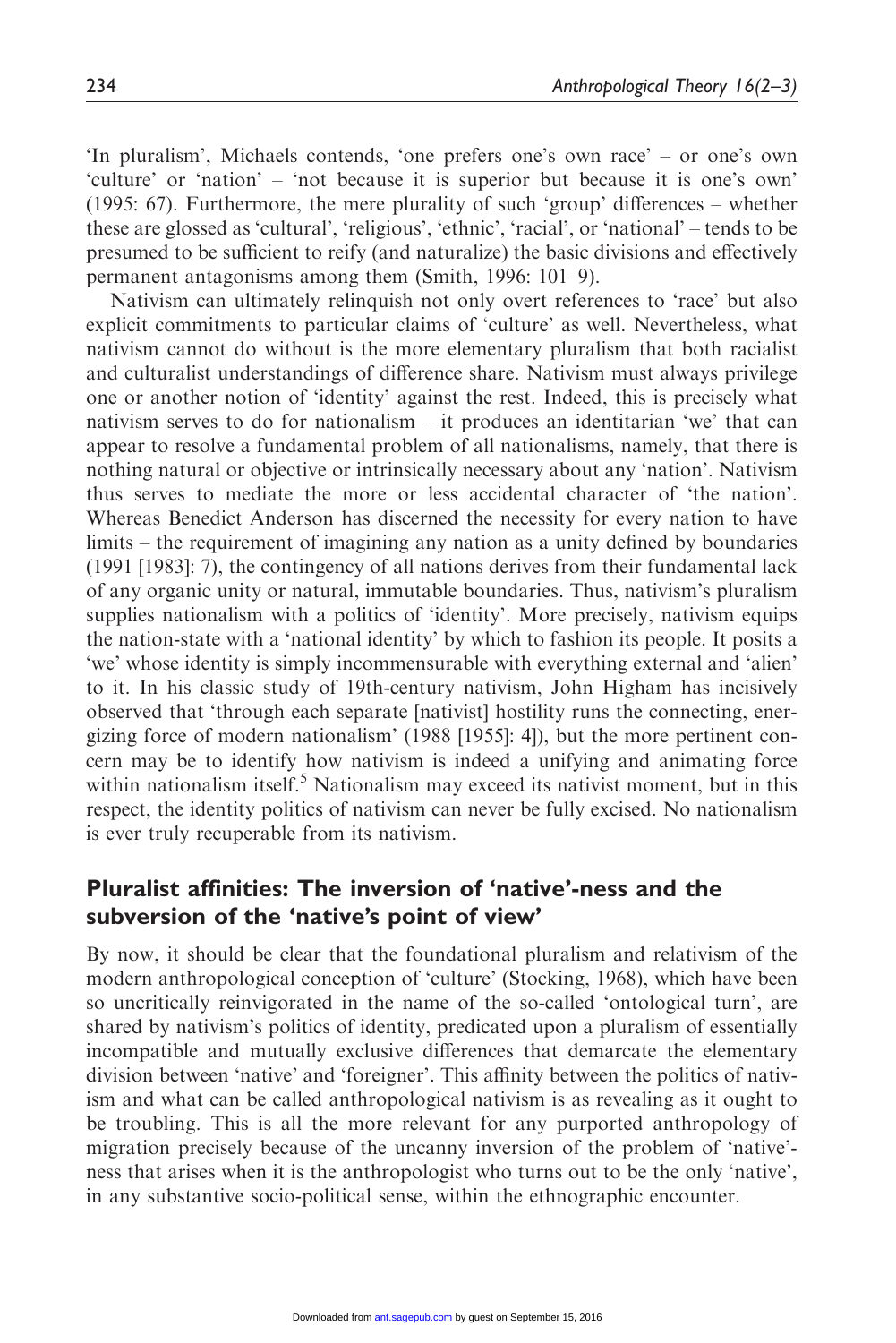Within the standard politics of 'immigration', all discourses concerning 'immigrants' are ultimately unified by what I am calling the 'native's point of view'. Both liberal and conservative discourses of 'immigration' collude in the shared presumption of their own 'native'-ness. The 'native's point of view' is an effect of the nativist presupposition of any nationalism by which participants on both sides in the debate authorize themselves as citizens to debate the questions of immigration policy, and thereby tend to produce themselves as its 'natives'. Disagreements notwithstanding, the disputes that unite both sides in discourse are systematically concerned with what a native 'we' should do with a foreign 'them' and are defined around a variety of contending interpretations of what might be best for 'the nation' ('*our* nation') and its citizens ('*us*'). In this regard, the anthropologist-asnative may be inclined to sincerely situate him/herself as a sympathetic defender of migrants and as a champion of 'immigrants' rights' (elusive or illusory as those may often be, in fact). Without a rigorous critique of the nativist presuppositions that undergird this discursive field, however, anthropologists become often unwitting liberal accomplices to the dominant discourse. It could not be otherwise without a systematic effort to formulate an anthropology of migration from the critical standpoint of migration itself – one that could subvert the 'native's point of view' that supplies the identitarian orientation of any nationalism. An anthropology of migration adequate to the analytical task of foreclosing nativism therefore cannot confine itself to the customary disciplinary conceit that essentializes and fetishizes cultural 'difference' which, after all, shares with nativism its elementary identitarian pluralism.

For an anthropology of migration to be able to grasp anything of the celebrated 'native's point of view' of disciplinary legend – to be able, in other words, to apprehend the critical perspectives and lived experiences of migrants – the anthropologist-as-native is now compelled to systematically repudiate his own 'native's point of view', the self-evident standpoint of the 'native', that is the epistemic burden of his birthright (De Genova, 2005: 56–94). This is more than merely a matter of ideas or a 'point of view', however, because the anthropologist's problematic self-identification with any semblance of unproblematic 'belonging' within the space of his 'own' natal (nation-)state – the capacity to take for granted his own 'native'-ness, indeed, to not even recognize it as a problem – corresponds, materially and practically, to the inequality intrinsic to his citizenship itself.<sup>6</sup> Talal Asad memorably denounced the ethnographic myopia that systematically precluded anthropological knowledge from including within its purview a critical analysis of the wider socio-political system of colonialism, whereby the very distinctly disciplinary type of anthropological expertise could ultimately only be judged to have been, in his damning phrase, 'malformed' (1973: 18). So also for the sort of anthropology of migration that is posited from the uncritical (effectively nativist) standpoint of the (non-migrant) citizen of a (migrant-'receiving') nation-state, which could only ever re-inscribe the global inequalities that geo-politically and juridically produce mobile people who cross state borders as non-citizen 'outsiders', 'foreigners', indeed, as 'migrants' (De Genova, 2013b; Glick Schiller, 2009).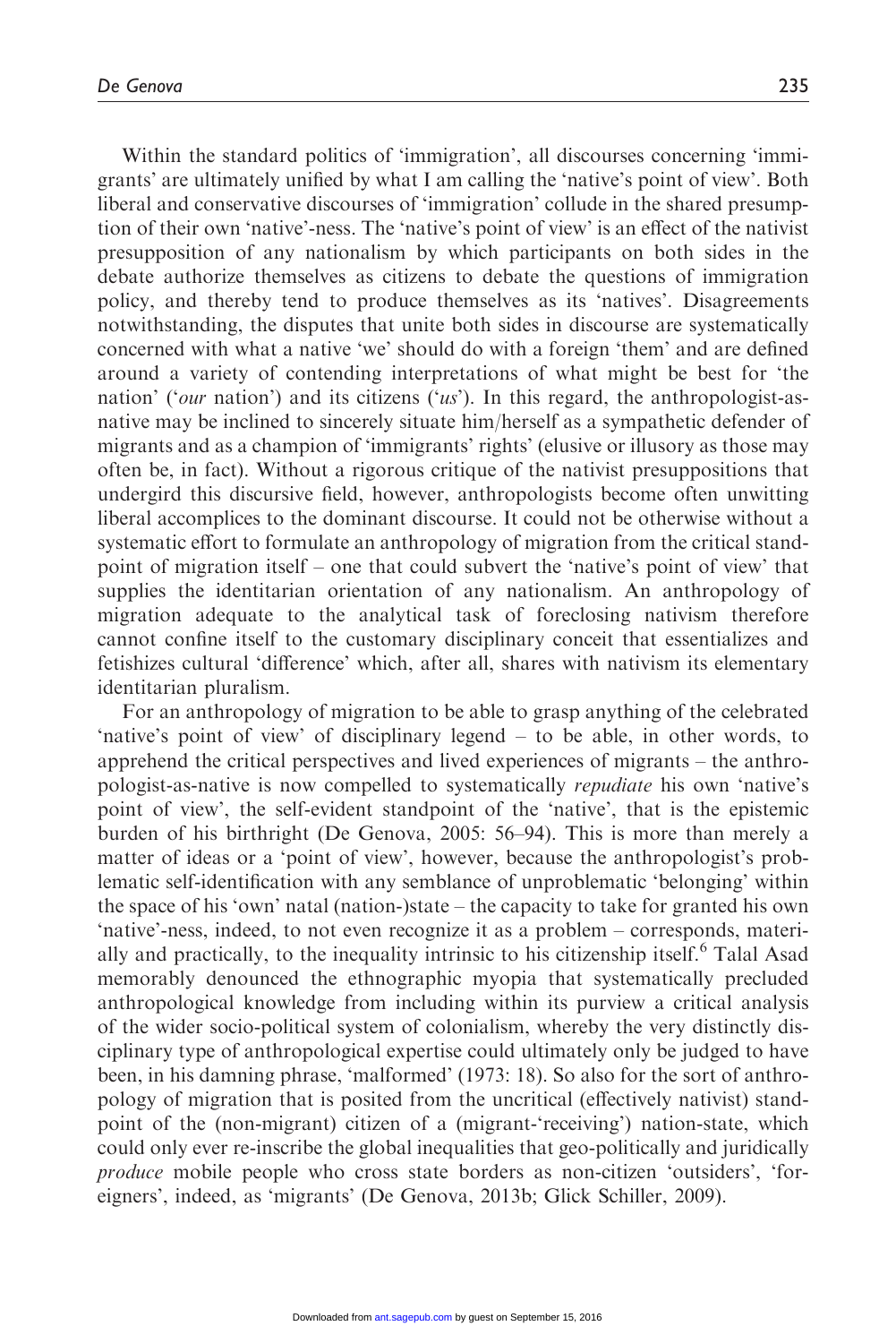A truly critical anthropology of migration must be capacious enough to theorize migration in relation to both the transnational class politics of human mobility, which routinely transposes a global relation of capital and labour into the ostensibly insular statist ('national') politics of 'immigration' and border policing, as well as a global postcolonial politics of race that reactivates and refortifies 'national' (or supranational) state borders as so many 'colour lines', which nevertheless may be seen as often as not to dissimulate race in favour of a nativist politics of citizenship. Thus, such an anthropology would therefore be predicated upon the irresistible and incorrigible inclination of human mobility to surmount any 'legal [or other] extraeconomic impediments to its freedom of movement' (Marx, 1976 [1867]: 1013). Over and against any regime of state borders and immigration controls – indeed, over and against any regime for the government of mobility, more generally  $- a$ genuinely critical anthropology of migration would have to take as its first premise the priority and prerogative of the elemental and elementary human freedom of movement.

### Declaration of Conflicting Interests

The author(s) declared no potential conflicts of interest with respect to the research, authorship, and/or publication of this article.

## Funding

The author(s) received no financial support for the research, authorship, and/or publication of this article.

### **Notes**

- 1. Much of my work has been dedicated to the problematization of any simplistic binary of 'inclusion' and 'exclusion', in part through the elaboration of the concepts of 'inclusion through illegalization' (De Genova, 2002: 439, 2004: 173, 2005: 234) and 'inclusion through exclusion' (De Genova 2010a, 2010b, 2013a).
- 2. For an altogether different theorization of the question of ontology in relation to migration, labour, and the problem of anthropology, see De Genova (2012; cf. 2010a).
- 3. Both within anthropology and beyond, moreover, culturalist conceptions of 'diaspora' or (migrant) 'community' commonly provide easy surrogates for essentialist notions of 'culture', effectively trans-localizing what remains an effectively bounded and insular formation of presumptive identity and ascriptive belonging.
- 4. Here, I am not referring to the parallel, explicit, more or less deliberate positions adopted, sometimes critically, sometimes not, by self-styled 'native anthropologists' (e.g. Abu-Lughod, 1991; Limón, 1991).
- 5. Notably, the Center for Immigration Studies (CIS), a prominent advocacy organization dedicated to US immigration restriction, has sought to utilize the scholarly writings and centrist political interventions of John Higham – as the most celebrated 'expert' on nativism – in the effort to deflect the allegation of nativism, while yet in support of their own nativist agenda (see: http://cis.org/higham). I am grateful to Nina Glick Schiller for calling my attention to this distinctly neoconservative gesture of appropriation.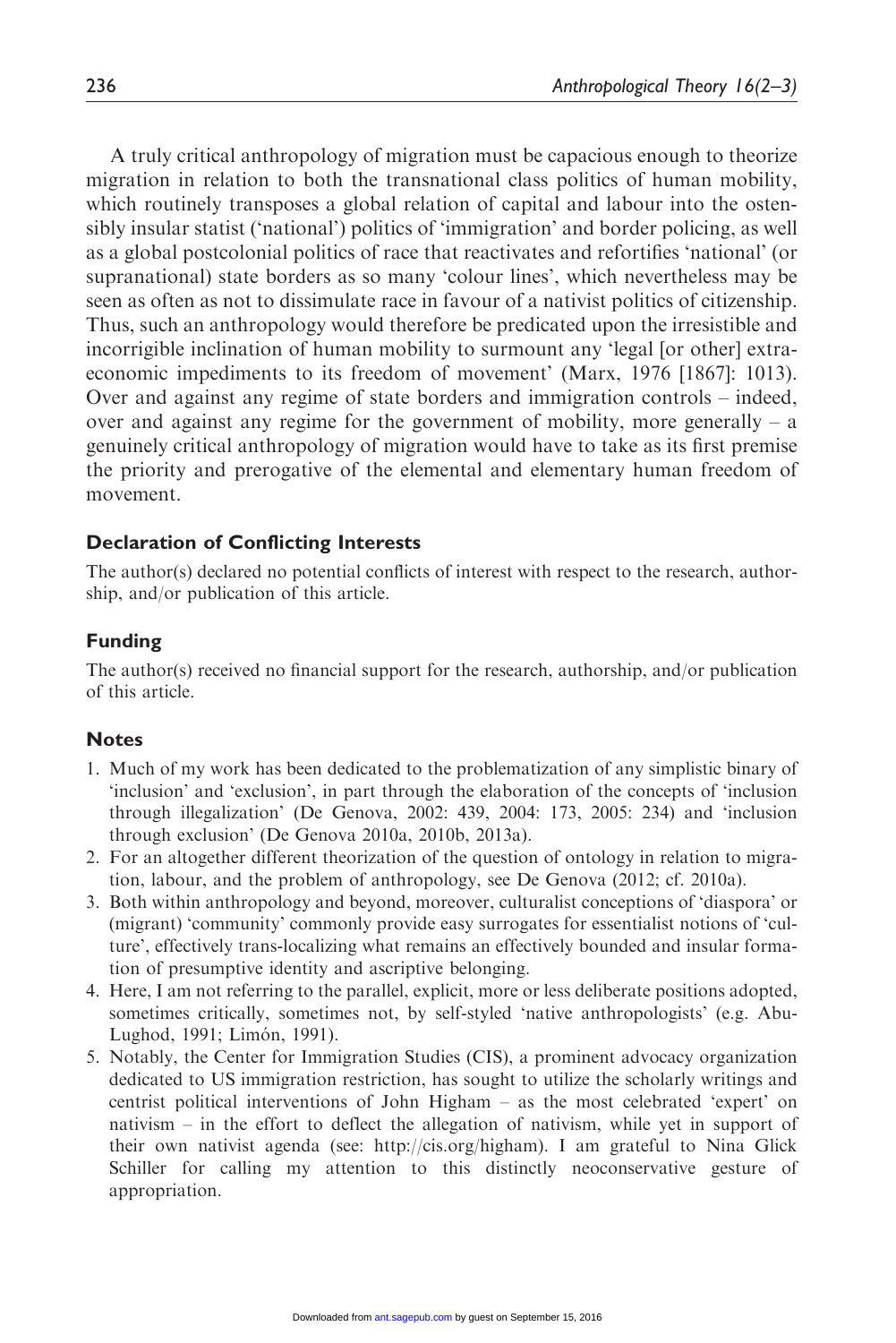6. Indeed, one of the foundational inequalities of citizenship derives from the patriarchal domination of women; hence, my use of the masculine pronoun here is deliberate, inasmuch as feminist scholarship has long problematized the notion that women have ever had any semblance of equal citizenship.

## References

- Abu-Lughod L (1991) Writing against culture. In: Fox RG (ed.) Recapturing Anthropology: Working in the Present. Santa Fe: School of American Research Press, pp. 137–162.
- Anderson B (1991 [1983]) Imagined Communities: Reflections on the Origins and Spread of Nationalism, rev edn. New York: Verso.
- Anderson B (2013) Us and Them? The Dangerous Politics of Immigration Control. Oxford: Oxford University Press.
- Appadurai A (1988) Putting hierarchy in its place. Cultural Anthropology 3(1): 36–49.
- Appadurai A (1998a) Dead certainty: Ethnic violence in the era of globalization. Public Culture 10(2): 225–247.
- Appadurai A (1998b) Full attachment. Public Culture 10(2): 443–449.
- Appadurai A (2000) Spectral housing and urban cleansing: Notes on millennial Mumbai. Public Culture 12(3): 627–651.
- Appadurai A (2006) Fear of Small Numbers: An Essay on the Geography of Anger. Durham, NC: Duke University Press.
- Ardener E (1987) Remote areas: Some theoretical considerations. In: Jackson A (ed.) Anthropology at Home. (ASA Monographs 25). London: Tavistock, pp. 38–54. [Reprinted in *HAU: Journal of Ethnographic Theory* [2012] 2(1): 519–533.].
- Asad T (1973) Introduction. In: Asad T, Anthropology and the Colonial Encounter. Atlantic Highlands, NJ: Humanities Press, pp. 9–19.
- Balibar E (1991) Is there a 'neo-racism'? In: Balibar E and Wallerstein I, Race, Nation, Class: Ambiguous Identities. London: Verso, pp. 17–28.
- Brotherton DC and Kretsedemas P (eds) (2008) Keeping Out the Other: A Critical Introduction to Immigration Enforcement Today. New York: Columbia University Press.
- Cağlar AS (2001) Constraining metaphors and the transnationalisation of spaces in Berlin. Journal of Ethnic and Migration Studies 27(4): 601–613.
- Ceuppens B and Geschiere P (2005) Autochthony: Local or global? New modes in the struggle over citizenship and belonging in Africa and Europe. Annual Review of Anthropology 34: 385–407.
- Chavez LR (2008) The Latino Threat: Constructing Immigrants, Citizens, and the Nation. Stanford, CA: Stanford University Press.
- Comaroff J and Comaroff J (2005 [2001]) Naturing the nation: Aliens, apocalypse, and the postcolonial state. Journal of Southern African Studies 27(3): 627–51. [Reprinted in TB Hansen and F Stepputat (eds) Sovereign Bodies: Citizens, Migrants, and States in the Postcolonial World. Princeton, NJ: Princeton University Press, pp. 120–47.].
- De Genova N (1998) Race, space, and the reinvention of Latin America in Mexican Chicago. Latin American Perspectives 25(5): 91–120.
- De Genova N (2002) Migrant 'illegality' and deportability in everyday life. Annual Review of Anthropology 31: 419–447.
- De Genova N (2004) The legal production of Mexican/migrant 'illegality'. Latino Studies 2(1): 160–185.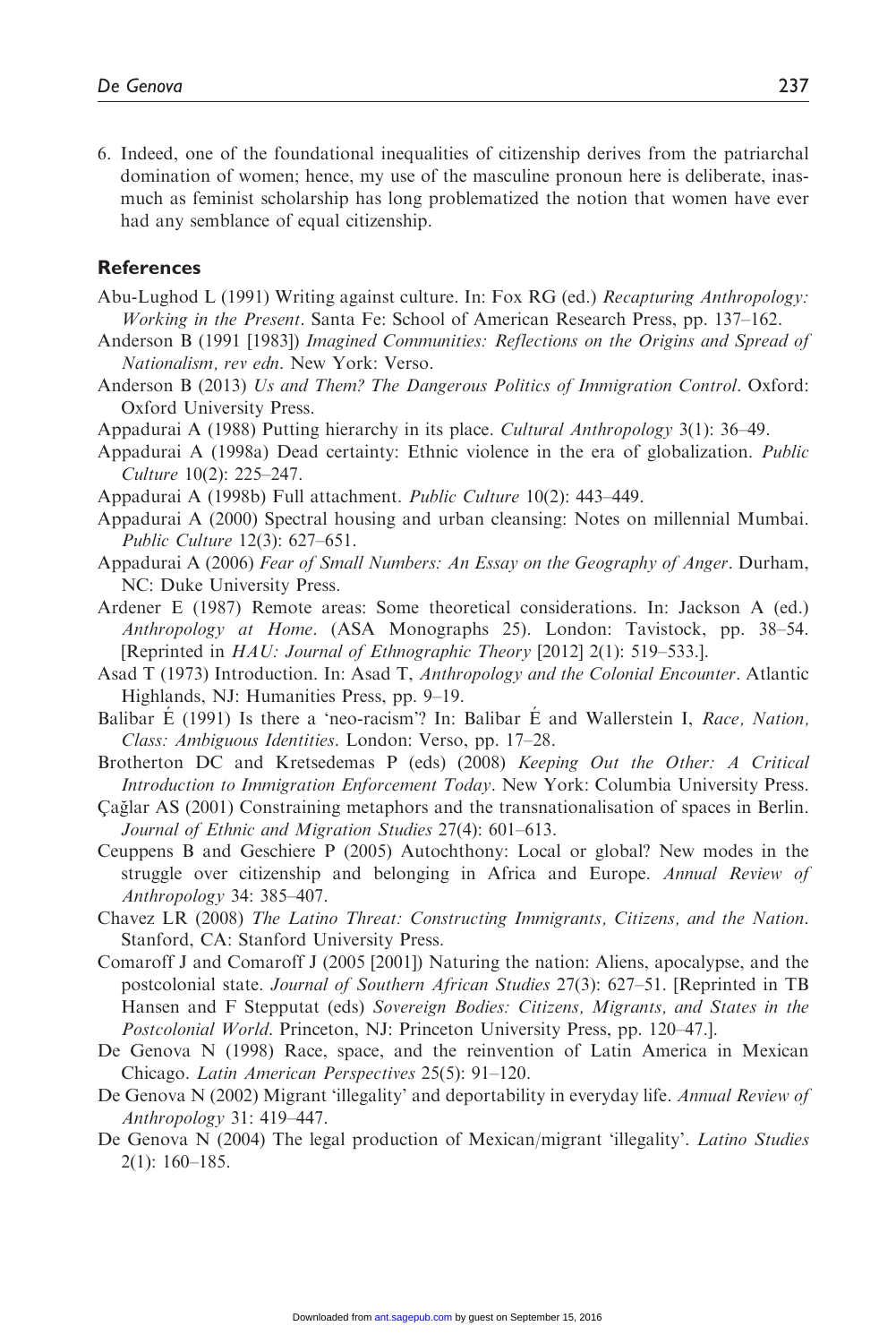- De Genova N (2005) Working the Boundaries: Race, Space, and 'Illegality' in Mexican Chicago. Durham, NC: Duke University Press.
- De Genova N (2006) Introduction: Latino and Asian racial formations at the frontiers of U.S. nationalism. In: De Genova N (ed.) Racial Transformations: Latinos and Asians Remaking the United States. Durham, NC: Duke University Press, pp. 1–20.
- De Genova N (2007a) The production of culprits: From deportability to detainability in the aftermath of 'Homeland Security'. Citizenship Studies 11(5): 421–448.
- De Genova N (2007b) The stakes of an anthropology of the United States. CR: The New Centennial Review 7(2): 231–277.
- De Genova N (2010a) The deportation regime: Sovereignty, space, and the freedom of movement: Theoretical overview. In: De Genova N and Peutz N (eds) The Deportation Regime: Sovereignty, Space, and the Freedom of Movement. Durham, NC: Duke University Press, pp. 33–65.
- De Genova N (2010b) Migration and race in Europe: The trans-Atlantic metastases of a post-colonial cancer. European Journal of Social Theory 13(3): 405–419.
- De Genova N (2012) Bare life, labor-power, mobility, and global space: Toward a Marxian anthropology? CR: The New Centennial Review 12(3): 129–152.
- De Genova N (2013a) Spectacles of migrant 'illegality': The scene of exclusion, the obscene of inclusion. Ethnic and Racial Studies 36(7): 1180–1198.
- De Genova N (2013b) 'We are of the connections': Migration, methodological nationalism, and 'militant research'. Postcolonial Studies 16(3): 250–258.
- De Genova N (2015a) Extremities and regularities: Regulatory regimes and the spectacle of immigration enforcement. In: Jansen Y, Celikates R and De Bloois J (eds) The Irregularization of Migration in Contemporary Europe: Detention, Deportation, Drowning. London: Rowman & Littlefield, pp. 3–14.
- De Genova N (2015b) Border struggles in the migrant metropolis. Nordic Journal of Migration Research 5(1): 3–10.
- De Genova N and Ramos-Zayas AY (2003) Latino Crossings: Mexicans, Puerto Ricans, and the Politics of Race and Citizenship. New York: Routledge.
- Fanon F (1963 [1961]) The Wretched of the Earth. New York: Grove.
- Fekete L (2009) A Suitable Enemy: Racism, Migration and Islamophobia in Europe. London: Pluto Press.
- Geertz C (1971) 'From the native's point of view': On the nature of anthropological understanding. In: Basso KH and Selby HA (eds) Meaning in Anthropology. Santa Fe: School of American Research/University of New Mexico Press, pp. 221–237.
- Geertz C (1973) Thick description: Toward an interpretive theory of culture. In: Geertz C, The Interpretation of Culture: Selected Essays. New York: Basic Books, pp. 3–30.
- Geschiere P (2009) Perils of Belonging: Autochthony, Citizenship and Exclusion in Africa and Europe. Chicago: University of Chicago Press.
- Geschiere P (2013) Autochthony, citizenship, and (in)security: New turns in the politics of belonging in Africa and elsewhere. In: Gambetti Z and Godoy-Anativia M (eds) Rhetorics of Insecurity: Belonging and Violence in the Neoliberal Era. New York: Social Science Research Council and New York University Press, pp. 40–68.
- Geschiere P and Nyamnjoh FB (2000) Capitalism and autochthony: The seesaw of mobility and belonging. Public Culture 12(2): 423–453.
- Gilroy P (2012) 'My Britain is fuck all': Zombie multiculturalism and the race politics of citizenship. Identities 19(4): 380–397.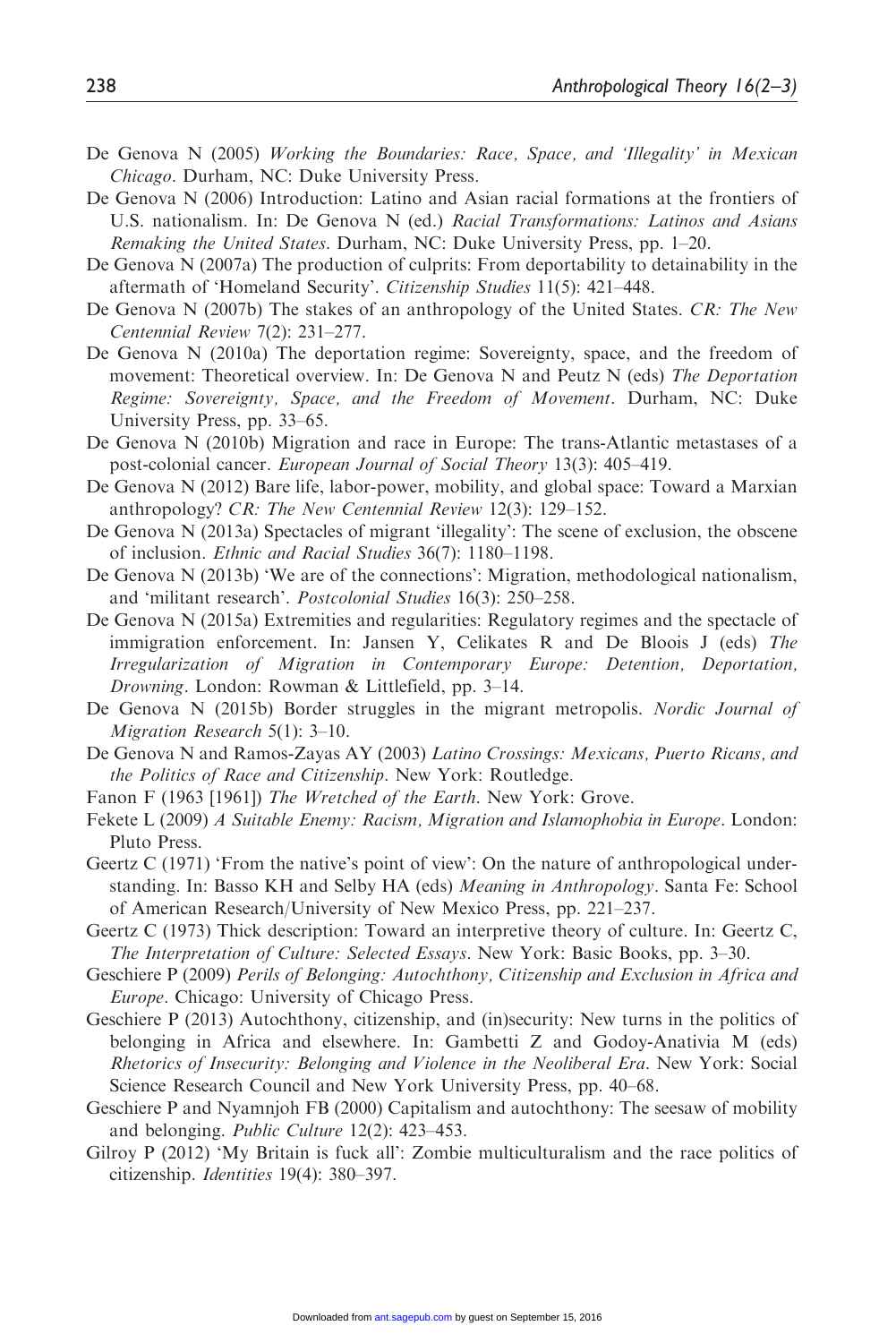- Glick Schiller N (2005) Transnational social fields and imperialism: Bringing a theory of power to transnational studies. Anthropological Theory 5(4): 439–461.
- Glick Schiller N (2009) A global perspective on migration and development. Social Analysis 53(3): 14–37.
- Glick Schiller N (2012) Situating identities: Towards an identities studies without binaries of difference. Identities 19(4): 520-532.
- Glick Schiller N and Cağlar A (2009) Towards a comparative theory of locality in migration studies: Migrant incorporation and city scale. Journal of Ethnic and Migration Studies 35(2): 177–202.
- Gullestad M (2002) Invisible fences: Egalitarianism, nationalism and racism. Journal of the Royal Anthropological Institute 8(1): 45–63.
- Gullestad M (2006) Plausible Prejudice: Everyday Experiences and Social Images of Nation, Culture, and Race. New York: Columbia University Press.
- Gupta A and Ferguson J (1992) Beyond 'culture': Space, identity, and the politics of difference. Cultural Anthropology 7(1): 6–23. [Reprinted in A Gupta and J Ferguson (eds) [1997] Culture, Power, Place: Explorations in Critical Anthropology. Durham, NC: Duke University Press, pp. 33–51.].
- Hervik P (2004) Anthropological perspectives on the new racism in Europe. *Ethnos* 69(2): 149–155.
- Hervik P (2011) The Annoying Difference: The Emergence of Danish Neonationalism, Neoracism, and Populism in the Post-1987 World. Oxford: Berghan Books.
- Higham J (1988 [1955]) Strangers in the Land: Patterns of American Nativism, 1865–1925. New Brunswick, NJ: Rutgers University Press.
- Jackson S (2013) Congolité: Elections and the politics of autochthony in the Democratic Republic of the Congo. In: Zeynep G and Godoy-Anativia M (eds) Rhetorics of Insecurity: Belonging and Violence in the Neoliberal Era. New York: Social Science Research Council and New York University Press, pp. 69–92.
- Limón JE (1991) Representation, ethnicity, and the precursory ethnography: Notes of a native anthropologist. In: Fox RG (ed.) Recapturing Anthropology: Working in the Present. Santa Fe: School of American Research Press, pp. 115–135.
- McKeown A (2008) Melancholy Order: Asian Migration and the Globalization of Borders. New York: Columbia University Press.
- Malinowski B (1984 [1922]) Argonauts of the Western Pacific. Prospect Heights, IL: Waveland Press.
- Mamdani M (2001) When Victims Become Killers: Colonialism, Nativism, and the Genocide in Rwanda. Princeton, NJ: Princeton University Press.
- Marx K (1976 [1867]) Capital: A Critique of Political Economy, Vol. One. New York: Vintage/ Random House.
- Mbembe A (2001) Ways of seeing: Beyond the new nativism. African Studies Review 44(2): 1–14.
- Michaels WB (1995) Our America: Nativism, Modernism, and Pluralism. Durham, NC: Duke University Press.
- Modood T and Werbner P (1997) The Politics of Multiculturalism in the New Europe: Racism, Identity, and Community. London: Zed Books.
- Murray MJ (2011) City of Extremes: The Spatial Politics of Johannesburg. Durham, NC: Duke University Press.